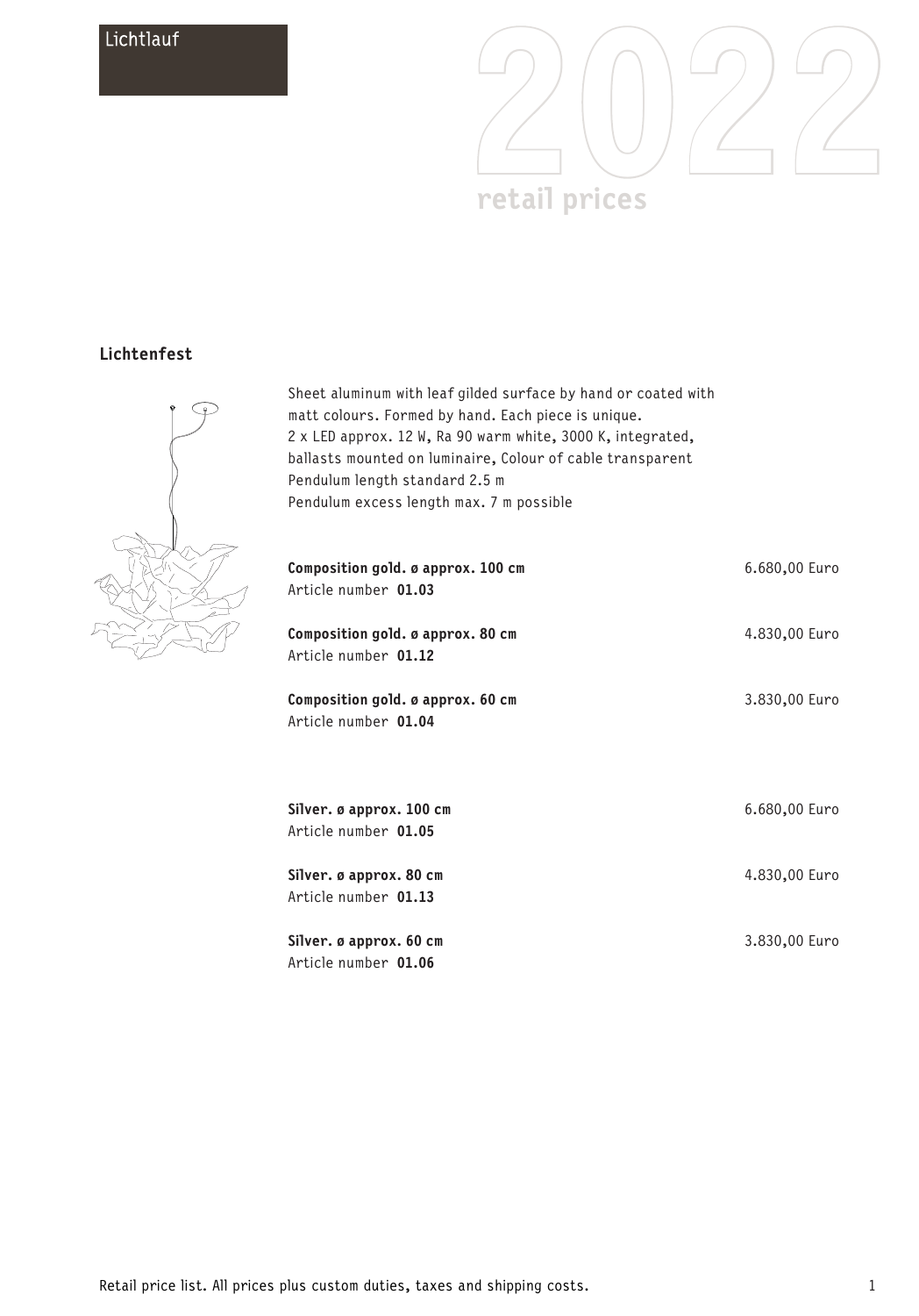

## **Lichtenfest**



| Copper. ø approx. 100 cm<br>Article number 01.07                  | 5.510,00 Euro |
|-------------------------------------------------------------------|---------------|
| Copper. ø approx. 80 cm<br>Article number 01.14                   | 4.420,00 Euro |
| Copper. ø approx. 60 cm<br>Article number 01.08                   | 3.750,00 Euro |
| Colour matt white. ø approx. 100 cm<br>Article number 01.09       | 3.650,00 Euro |
| Colour matt white. ø approx. 80 cm<br>Article number 01.15        | 3.050,00 Euro |
| Colour matt white. ø approx. 60 cm<br>Article number 01.10        | 2.750,00 Euro |
| Surcharge Pendulum excess length max. 7 m<br>Article number 90.02 | 45,00 Euro    |

**Special sizes and colours of Lichtenfest are available The surfaces can be leaf gilded in gold or palladium on request as well**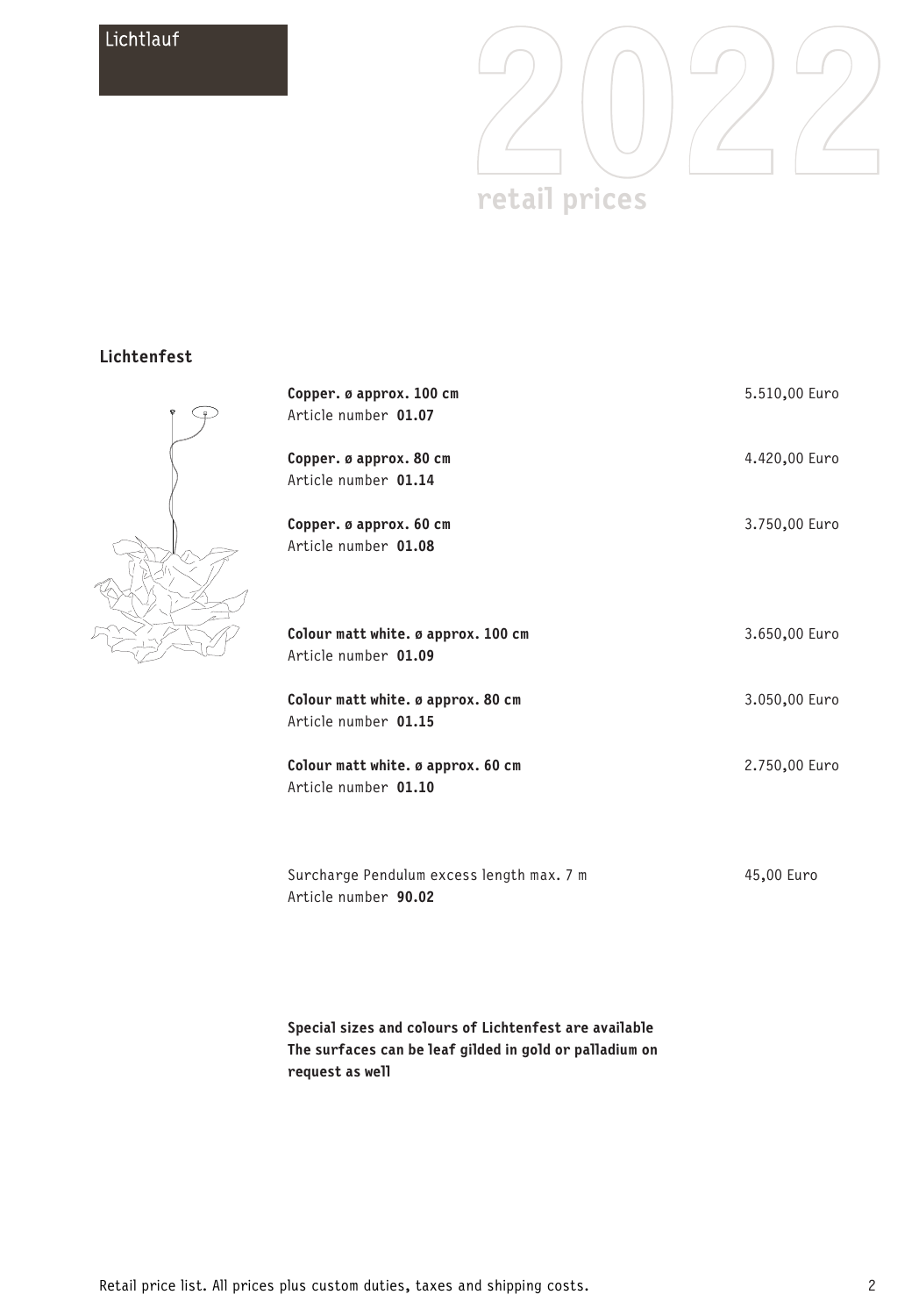

#### **Makkaroni**



Linear LED light approx. 95 W, Ra 90 warm white, 3000 K, integrated Dimension 16.5 x 19.5 x 150 cm Colour of cable transparent, Pendulum length standard 2 m Design Christoph Matthias 2008 2.980,00 Euro

Article number **02.01**

#### **Pendulum excess length on demand**

**Ledl**



**Pendulum excess length on demand**

620,00 Euro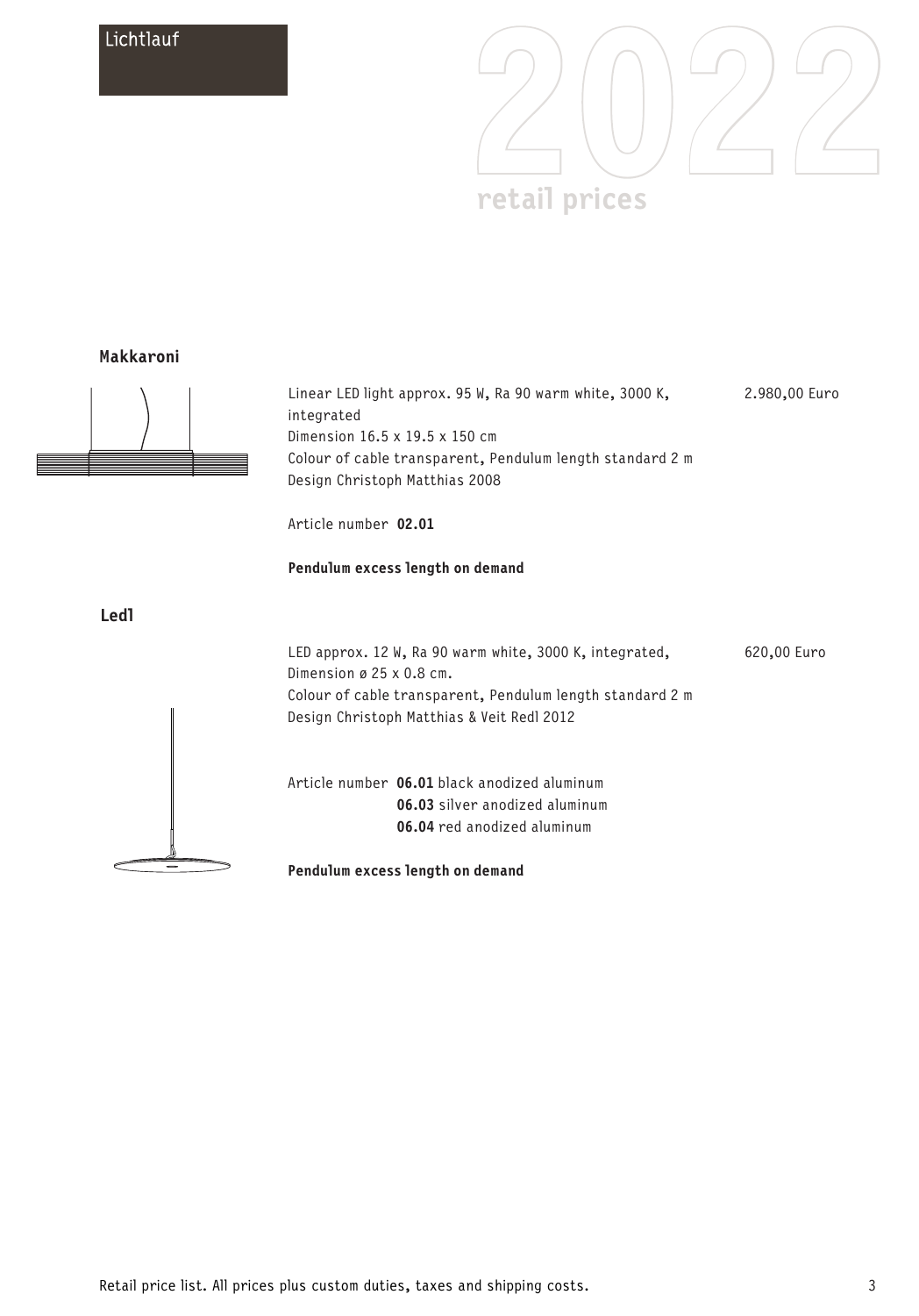

### **Spotzki**

Ceramic socket E 27. Including box for surface mounting Dimension about 8.5 x 16 cm Delivery without illuminant! Design Christoph Matthias 2009



### **Angle 45°**

Article number **04.01** textil cable white **04.02** textil cable red **04.04** textil cable grey

180,00 Euro

180,00 Euro



### **Angle 90°**

Article number **04.03** textil cable white **04.05** textil cable red **04.06** textil cable grey

### **Other colours of cable are available on request**

Recommended illuminants Article number **91.05**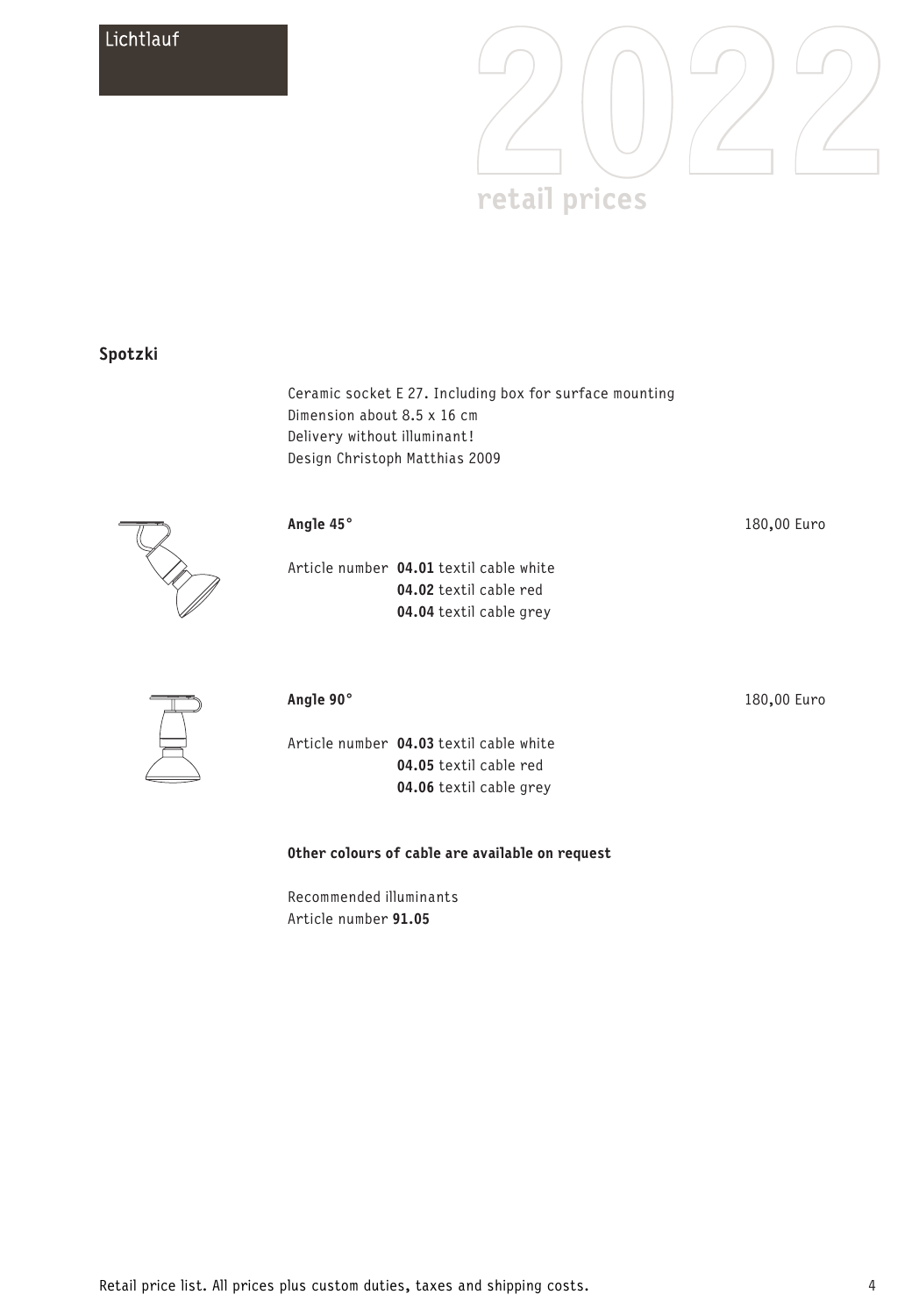

## **UpLight**



#### **Ceiling mounted. Wall mounted. Suspended**

Metal socket E 27. Textil cable length 1.2 m Including suspension Delivery without illuminant! Design Christoph Matthias 2012

| Dimension sphere ø 30 cm |                                                                                              | 380,00 Euro |
|--------------------------|----------------------------------------------------------------------------------------------|-------------|
|                          | Article number 07.01 textil cable white<br>07.04 textil cable red<br>07.05 textil cable grey |             |
| Dimension sphere ø 40 cm |                                                                                              | 410,00 Euro |
|                          | Article number 07.02 textil cable white<br>07.06 textil cable red<br>07.07 textil cable grey |             |
| Dimension sphere ø 50 cm |                                                                                              | 480,00 Euro |
|                          | Article number 07.03 textil cable white<br>07.08 textil cable red<br>07.09 textil cable grey |             |

Recommended illuminants Article number **91.01 or 91.03**

### **Other colours and lengths of cable are available on request**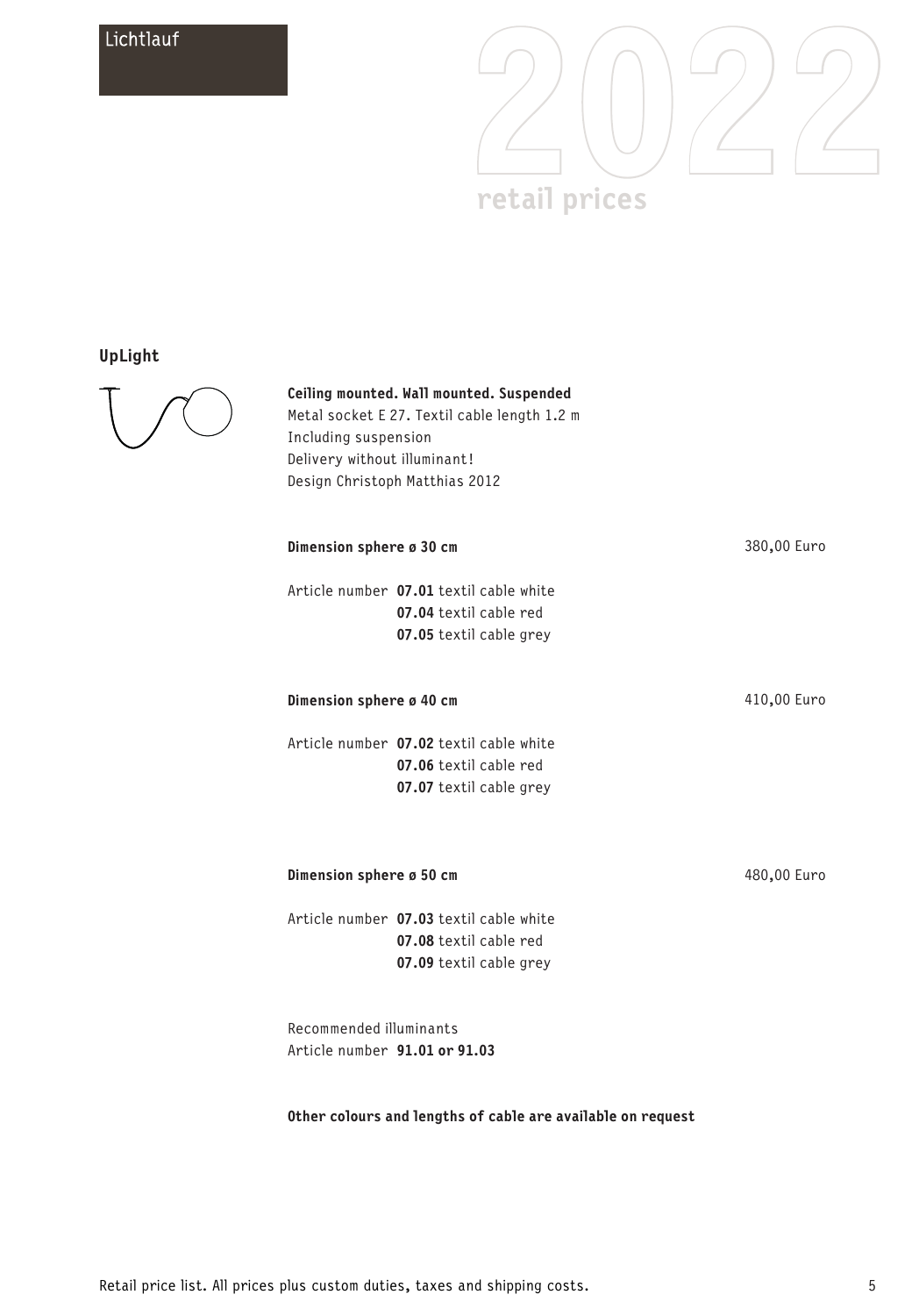

### **LichterTrichter**





Pendulum length standard 2 m Delivery without illuminant! Design Christoph Matthias 2012

| Dimension $\varnothing$ 90 x 17 cm |                                         |
|------------------------------------|-----------------------------------------|
|                                    | Article number 05.02 textil cable white |
|                                    | 05.09 textil cable red                  |
|                                    | 05.10 textil cable grey                 |

Recommended illuminants Article number **91.01 or 91.03**

Surcharge Pendulum excess length standard 7 m Article number **90.02**

45,00 Euro

930,00 Euro





 $\overline{T}$ 

| <b>LED Version</b>                                      |               |
|---------------------------------------------------------|---------------|
| LED approx. 39 W, Ra 90 warm white, 3000 K, integrated, |               |
| ballasts mounted on luminaire                           |               |
| Colour of cable transparent                             |               |
| Pendulum length standard 2 m                            |               |
| Design Christoph Matthias 2012                          |               |
|                                                         |               |
| Dimension $\varnothing$ 90 x 17 cm                      | 1.470,00 Euro |
| Article number 05.05                                    |               |
|                                                         |               |
| Dimension $\varnothing$ 120 x 25 cm                     | 1.640,00 Euro |
| Article number 05.06                                    |               |
|                                                         |               |
| Surcharge Uplight                                       |               |

420,00 Euro

**Pendulum excess length on demand**



Article number **90.04**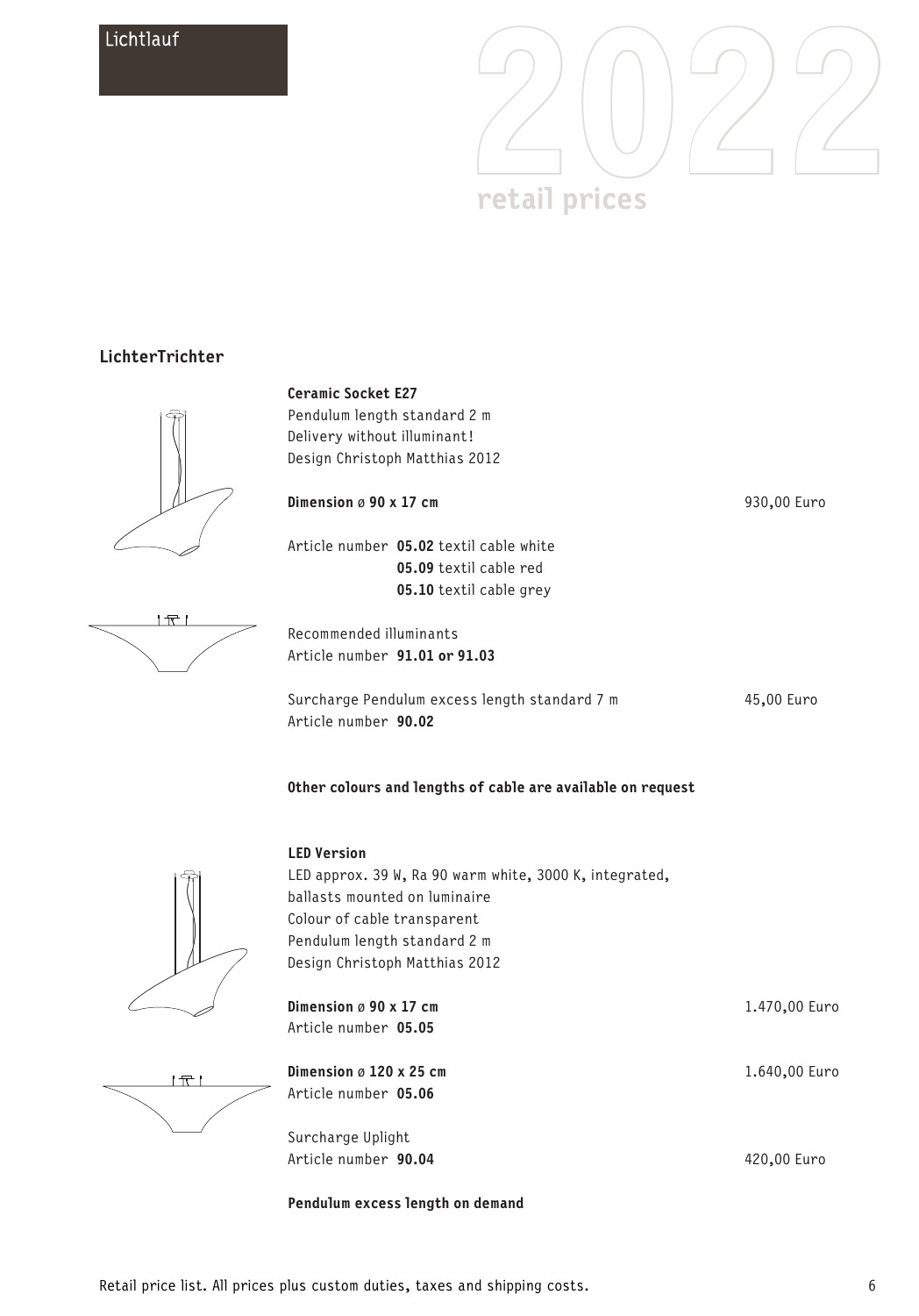

### **Casino**



**Single** Metal Socket E 27 Sizes S, M and L Cable length 2 x 1.5 m, colour of cable transparent Delivery without illuminant! Design Christoph Matthias & Gerd Pfarré 2013

**Size S.** ø **approx. 37 cm** Article number **10.01 Size M.** ø **approx. 44 cm** Article number **10.02 Size L.** ø **approx. 56 cm** Article number **10.03** Recommended illuminants Article number **91.01 or 91.03** 720,00 Euro 800,00 Euro 880,00 Euro



**Group. Three items. Size: S, M and L** Cable length 1 x 9 m, colour of cable transparent Delivery without illuminant!

2.350,00 Euro

Article number **10.04**

Recommended illuminants Article number **91.01 or 91.03**

**Other groups and lengths of cable are available on request**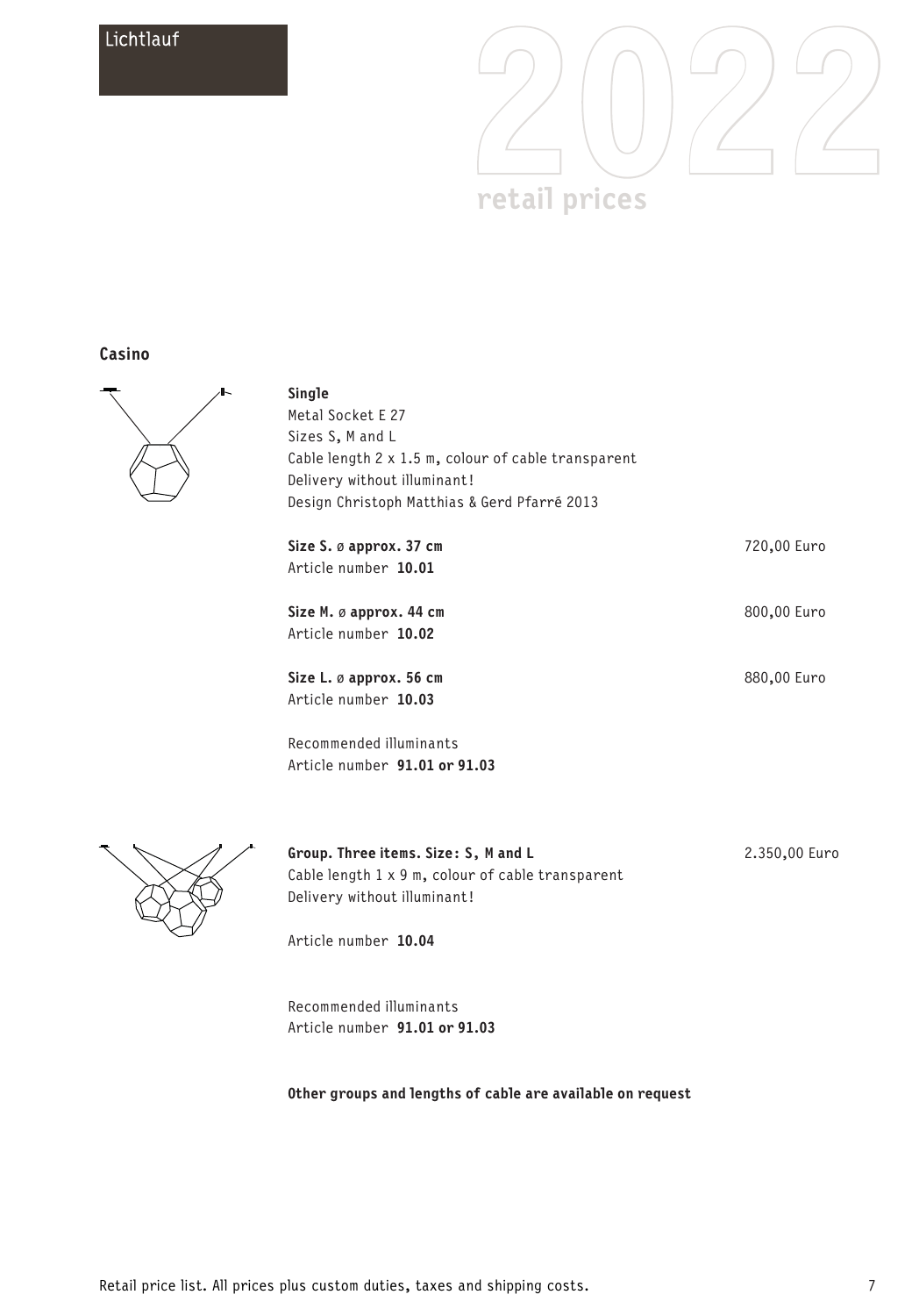

### **NormaJeane**



Shade of Aluminum, upper side coated with matt colours, under side with leaf gilded surface by hand in composition gold, silver or copper. Formed by hand. Each piece is unique. LED approx. 12 W, Ra 90 warm white, 3000 K, integrated Dimension about 40 x 40 x 12 cm. Colour of cable transparent Pendulum length standard 2 m Design Christoph Matthias & Veit Redl 2015 800,00 Euro

Article number **11.01**

**Upside** black or white

**Underside** composition gold, silver or copper

#### **Please specify your combination at your order**

**Pendulum excess length on demand**

### **NormaJeane lusso**



Shade of Aluminum, upper side and under side with leaf gilded surface by hand in composition gold, silver or copper. Formed by hand. Each piece is unique. LED approx. 12 W, Ra 90 warm white, 3000 K, integrated Dimension about 40 x 40 x 12 cm. Colour of cable transparent Pendulum length standard 2 m Design Christoph Matthias & Veit Redl 2015

Both sides gold, silver or copper Article number **11.02**

#### **Please specify your surface at your order**

**Pendulum excess length on demand**

Retail price list. All prices plus custom duties, taxes and shipping costs.

1.280,00 Euro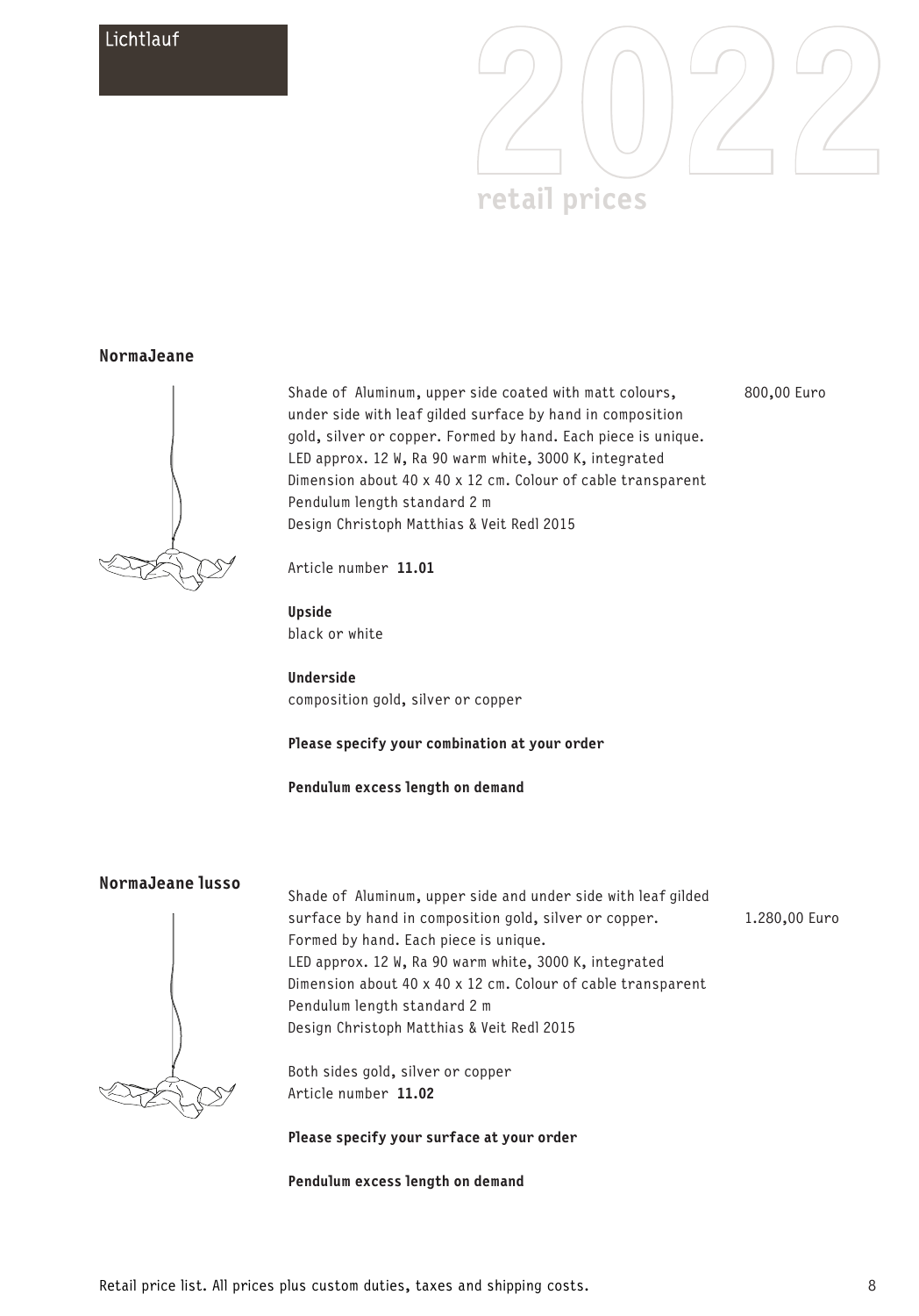

### **eNormaJeane**

Shade of Aluminum, upper side coated with matt colours, under side with leaf gilded surface by hand in composition gold, silver or copper. Formed by hand. Each piece is unique. 2 x or 3 x LED approx. 12 W each, Ra 90 warm white, 3000 K, integrated Dimensions about 125 x 30 x 12 cm or about 160 x 30 x 12 cm Colour of cable transparent Pendulum length standard 2 m Design Christoph Matthias & Veit Redl 2015



#### **Length 1.25 m with 2 x LEDs** Article number **14.01**

**Upside** black or white

**Underside** composition gold, silver or copper

#### **Please specify your combination at your order**

**Pendulum excess length on demand**



**Length 1.60 m with 3 x LEDs** Article number **14.02**

3.570,00 Euro

2.820,00 Euro

**Upside** black or white

**Underside** composition gold, silver or copper

**Please specify your combination at your order**

**Pendulum excess length on demand Special lengths and forms are possible**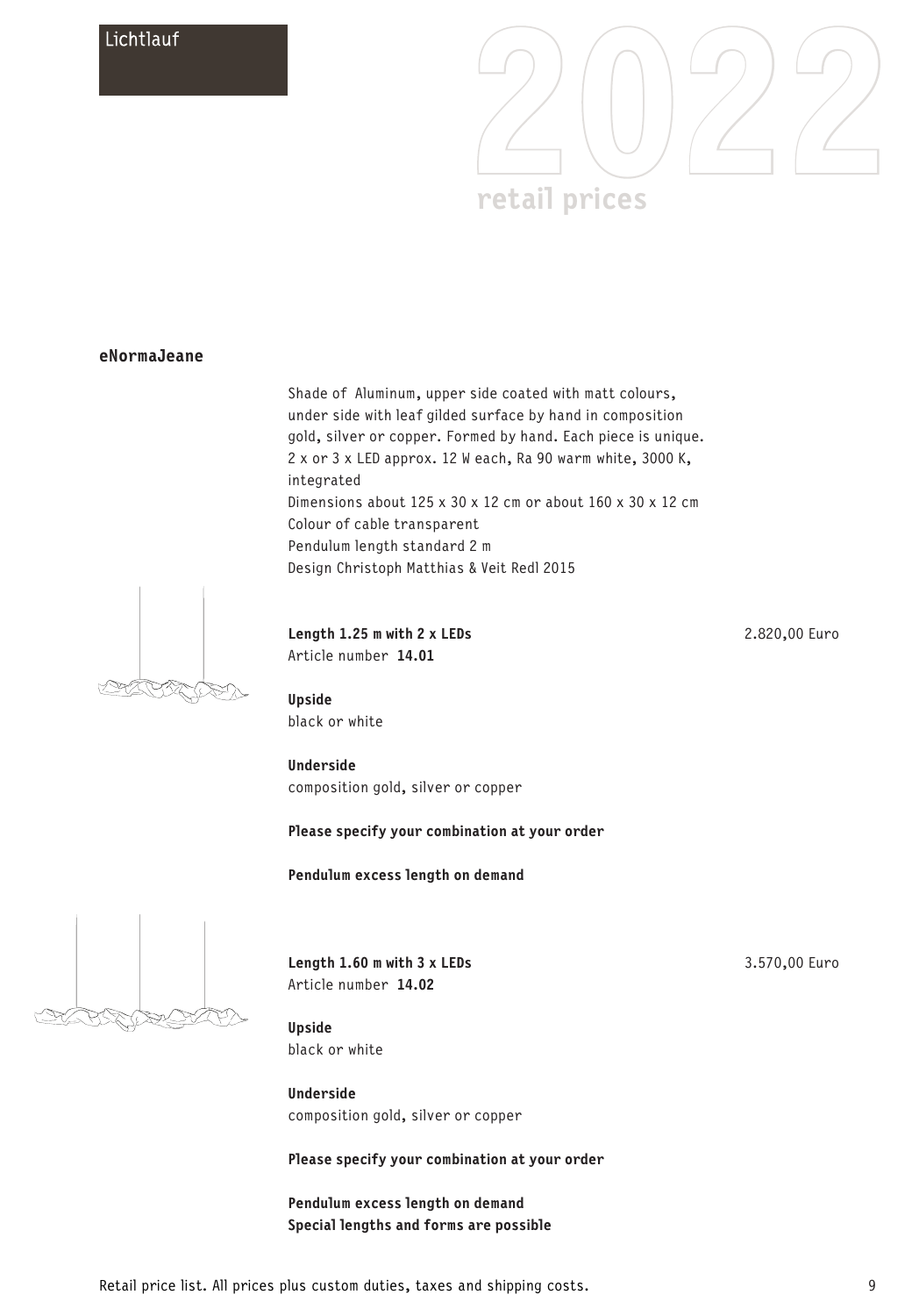

## **eNormaJeane double**

Shade of Aluminum, outer surfaces coated with matt colours, inner surfaces leaf gilded by hand in composition gold, silver or copper. 2 x or 3 x LED approx. 12 W each, Ra 90 warm white, 3000 K, integrated Dimension about 125 x 30 x 12 cm or about 160 x 30 x 12 cm Colour of cable transparent Pendulum length standard 2 m

Design Christoph Matthias & Veit Redl 2015



**Length 1.25 m with 2 x LEDs** Article number **14.01**

**outer surfaces** black or white

**inner surfaces** composition gold, silver or copper

**Please specify your combination at your order**

**Pendulum excess length on demand**



**Length 1.60 m with 3 x LEDs** Article number **14.02**

5.500,00 Euro

3.820,00 Euro

**outer surfaces** black or white

**inner surfaces** composition gold, silver or copper

**Please specify your combination at your order**

**Pendulum excess length on demand Special sizes and colours are possible**

Retail price list. All prices plus custom duties, taxes and shipping costs.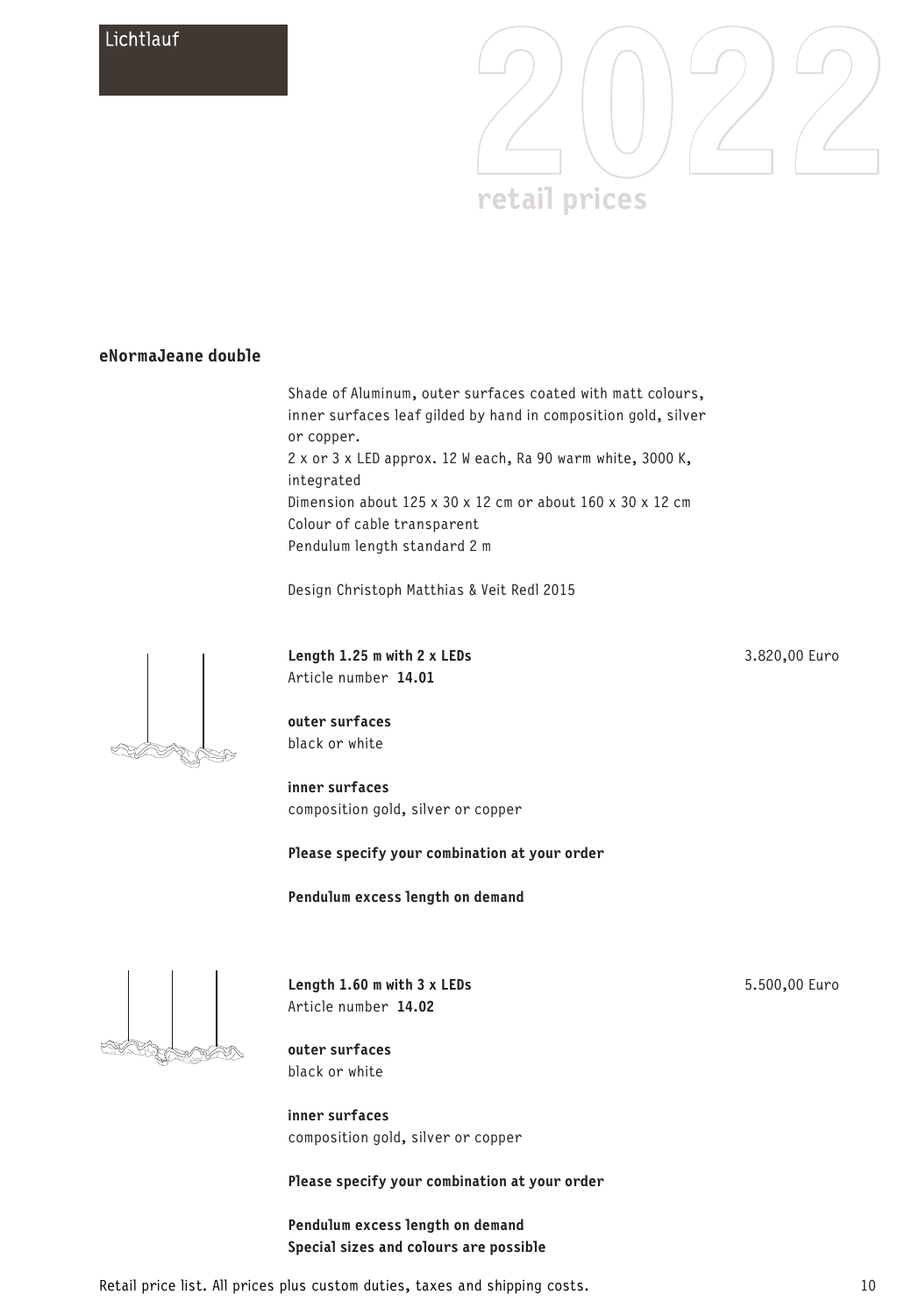

### **Rasta 1**



Rectangle. Pendant luminaire. Aluminium white coated. LED 47 W or 2 x 47 W, Ra 85, 3000 K or 4000 K, LED integrated, Pendulum length standard 2,0 m. Dimension 160 x 75 x 8 cm Design Christoph Matthias & Team Lichtlauf 2017



| Downlight<br>Article number 18.01                                     | 1.640,00 Euro |
|-----------------------------------------------------------------------|---------------|
| Downlight + Uplight<br>Article number 18.02                           | 2.100,00 Euro |
| Surcharge Pendulum excess length standard 7 m<br>Article number 90.02 | 45,00 Euro    |

**Please tell us your desired light colour at your order.**

Square. Pendant luminaire. Aluminium white coated.





| LED 47 W or 2 x 47 W, Ra 85, 3000 K or 4000 K, LED integrated, |               |
|----------------------------------------------------------------|---------------|
| Pendulum length standard 2.0 m.                                |               |
| Dimension $102.5 \times 100 \times 8$ cm                       |               |
| Design Christoph Matthias & Team Lichtlauf 2017                |               |
|                                                                | 1.640,00 Euro |
| Downlight                                                      |               |
| Article number 18.03                                           |               |
|                                                                | 2.100,00 Euro |
| Downlight + Uplight                                            |               |
| Article number 18.04                                           |               |
|                                                                |               |
|                                                                | 45,00 Euro    |
| Surcharge Pendulum excess length standard 7 m                  |               |
|                                                                |               |

Article number **90.02**

**Please tell us your desired light colour at your order.**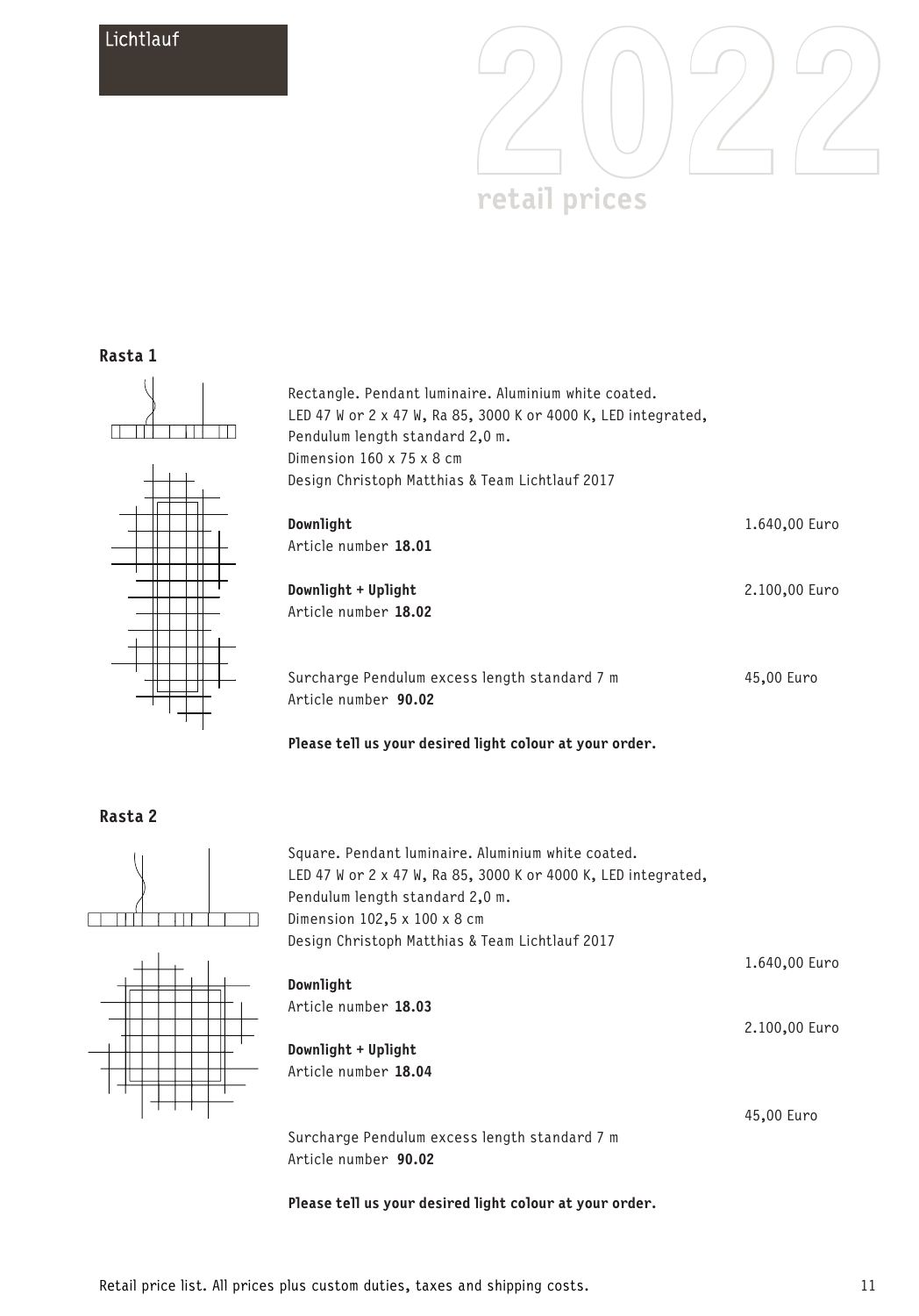

### **SirSimon**



Sculptural pendant lamp, consisting of copper wire shaped by hand and soldered. Each lamp is unique. 1 x LED approx. 12 W, 3000 K, directed light down, soft light upwards pendulum length standard 2.5 m. Dimensions ø approx. 60 - 80 cm Design Christoph Matthias 2019

| white c<br>Article             |
|--------------------------------|
| silver <sup>.</sup><br>Article |
| Surcha                         |

| white coated<br>Article number 19.01                                  | 3.320,00 Euro |
|-----------------------------------------------------------------------|---------------|
| silver tinned<br>Article number 19.02                                 | 3.320,00 Euro |
| Surcharge Pendulum excess length standard 7 m<br>Article number 90.02 | 45.00 Euro    |

**Special sizes and colours of SirSimon are available on request.**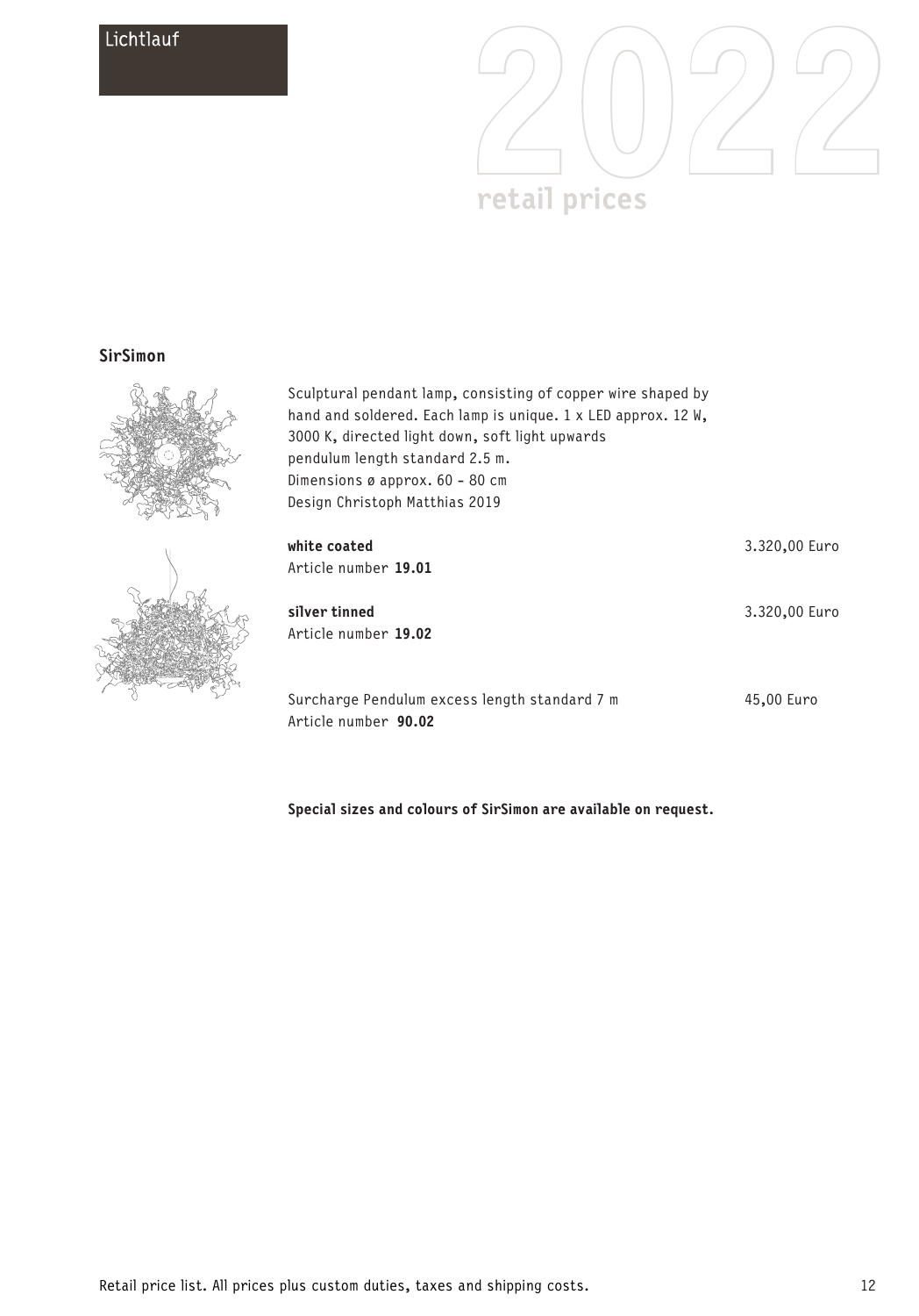

### **Piztone**



Anodized aluminum. Socket GU 5.3. Dimension ø 5.5 x 11 cm, Colour of cable transparent Pendulum length standard 2 m Delivery contents LED retrofit illuminant! Design Team Lichtlauf 2016

380,00 Euro

Article number **17.01** black anodized aluminum  **17.02** silver anodized aluminum

#### **Pendulum excess length on demand**

### **NewsLicht**



| White coated metal.                                                      |             |
|--------------------------------------------------------------------------|-------------|
| LED approx. 12 W, Ra 90 warm white, 3000 K, integrated                   |             |
| Cable with switch and plug,                                              |             |
| Colour of cable white, cable length 2 m                                  |             |
| Design Christoph Matthias 2009                                           |             |
| Big. Dimension approx. 47 x 47 x 38 cm.<br>Article number 08.01          | 585,00 Euro |
| <b>Small.</b> Dimension approx. 33 x 25 x 28 cm.<br>Article number 08.02 | 550,00 Euro |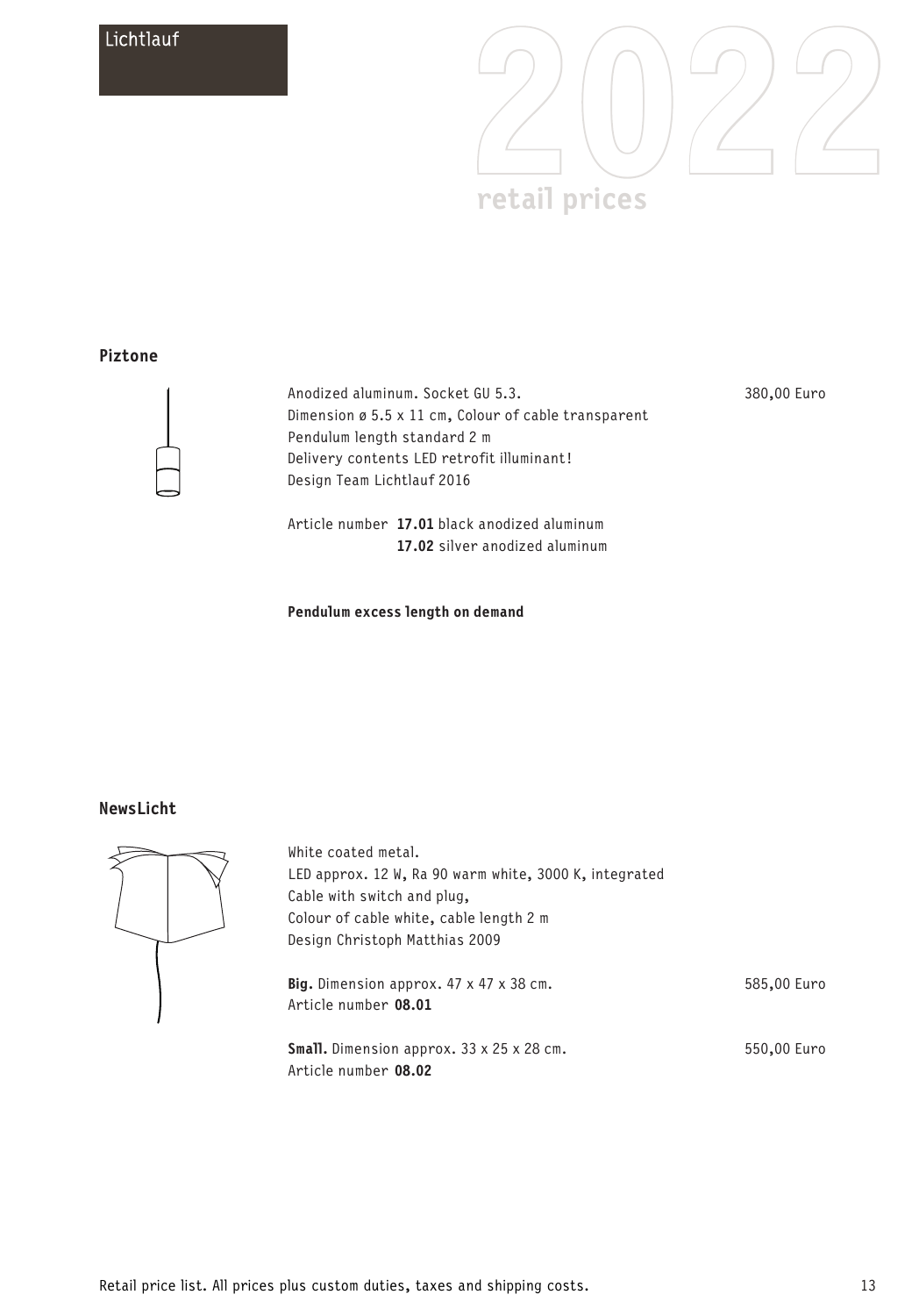

**Archie B.**



Polished aluminium. 3 x LED, red, green, blue. In total approx. 3 W LEDs integrated. Colour of cable transparent Cable length 2 m, cable with switch and power supply Ball diameter 5 cm Design Christoph Matthias 2013

Article number **09.01**

620,00 Euro

**Justin White**



Polished aluminium. 3 x LED, warm white, neutral white, cold white. In total approx. 3 W LEDs integrated. Colour of cable transparent Cable length 2 m, cable with switch and power supply Ball diameter 5 cm Design Christoph Matthias & Team Lichtlauf 2016

Article number **15.01**

**OhHashi**



Polished stainless steel. Socket GU 4, colour of cable transparent Cable length 2,5 m, cable with switch and power supply Height approx. 45 cm, diameter of sphere 10 cm Delivery contents LED retrofit illuminant! Design Christoph Matthias 2014

650,00 Euro

620,00 Euro

Article number **16.01**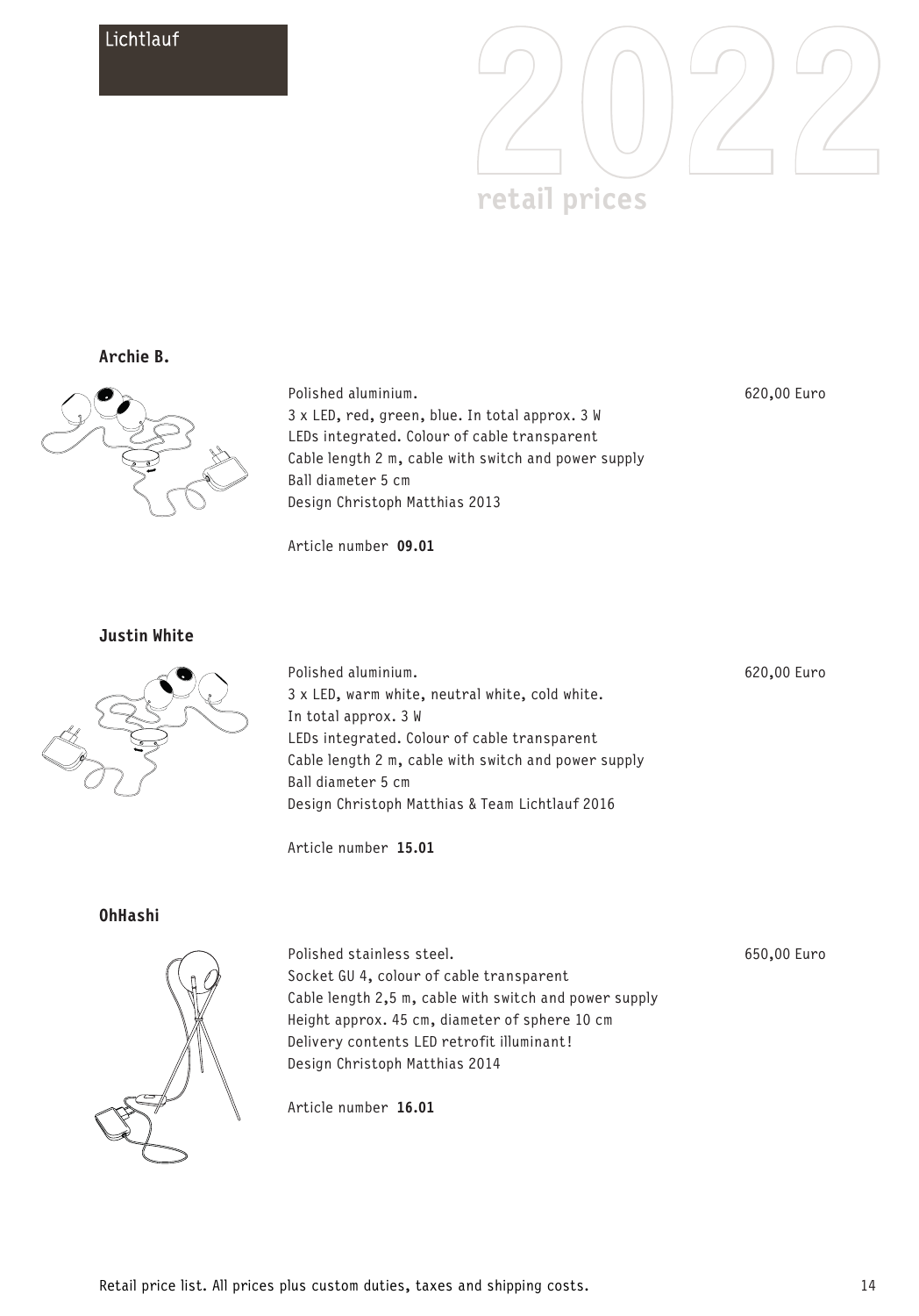

## **UpLight Down**



Metal socket E 27. Textile cable with switch and plug, Cable length 2.5 m Delivery without illuminant! Design Christoph Matthias 2012

| Dimension sphere ø 30 cm                                 |                                                                                              | 390,00 Euro |
|----------------------------------------------------------|----------------------------------------------------------------------------------------------|-------------|
|                                                          | Article number 07.01 textil cable white<br>07.11 textil cable red<br>07.12 textil cable grey |             |
| Dimension sphere ø 40 cm                                 |                                                                                              | 430,00 Euro |
|                                                          | Article number 07.13 textil cable white<br>07.14 textil cable red<br>07.15 textil cable grey |             |
| Dimension sphere ø 50 cm                                 |                                                                                              | 490,00 Euro |
|                                                          | Article number 07.16 textil cable white<br>07.17 textil cable red<br>07.18 textil cable grey |             |
| Recommended illuminants<br>Article number 91.01 or 91.03 |                                                                                              |             |

**Other colours and lengths of cable are available on request**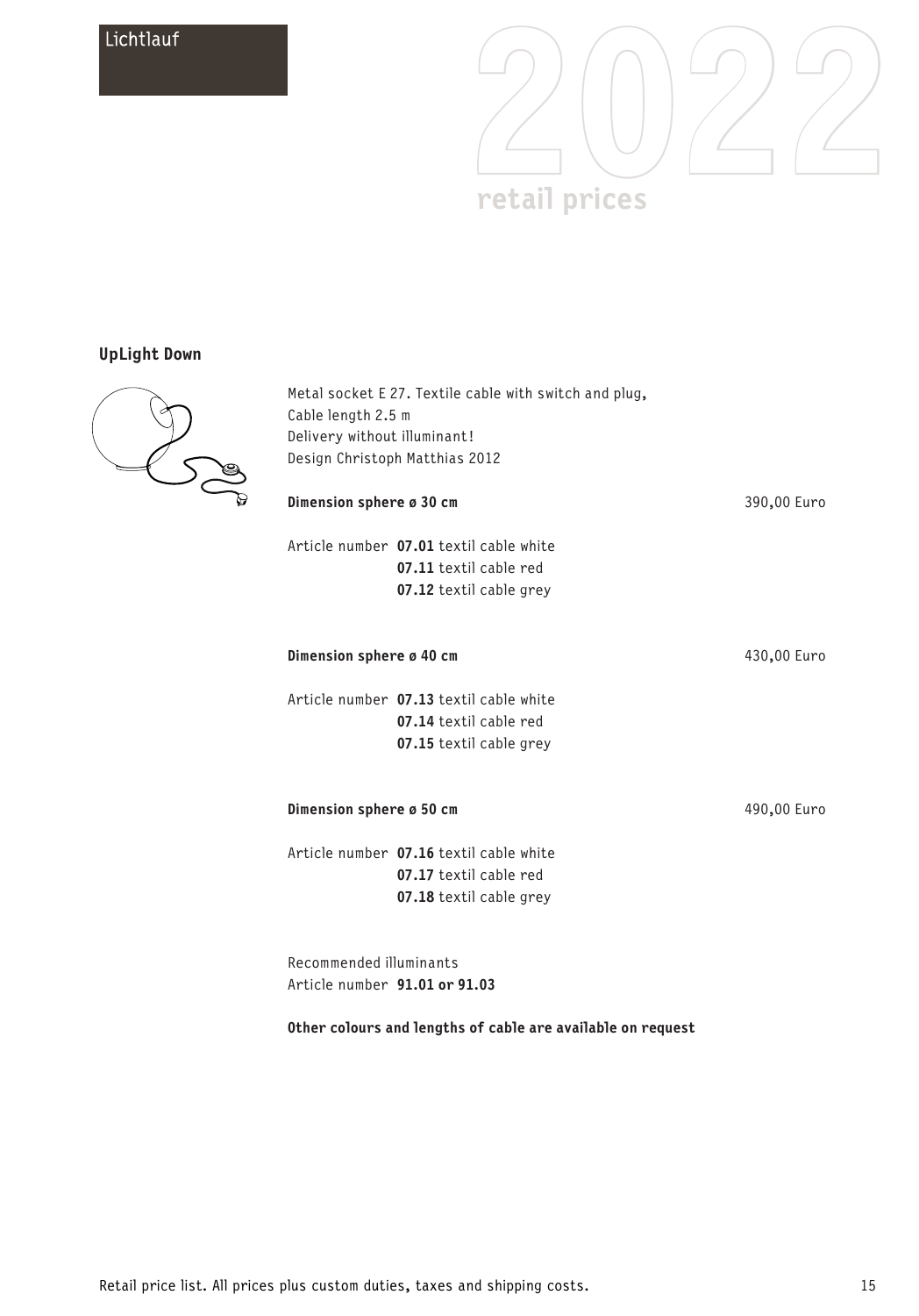

### **Casino Floor**



| Cable length 2.5 m            | Metal socket E 27. Textile cable with switch and plug, |             |
|-------------------------------|--------------------------------------------------------|-------------|
| Delivery without illuminant!  |                                                        |             |
|                               | Design Christoph Matthias & Gerd Pfarré 2013           |             |
| Size S. ø approx. 37 cm       |                                                        | 755,00 Euro |
|                               | Article number 10.05 textil cable white                |             |
|                               | 10.08 textil cable red                                 |             |
|                               | 10.09 textil cable grey                                |             |
| Size M. ø approx. 44 cm       |                                                        | 830,00 Euro |
|                               | Article number 10.06 textil cable white                |             |
|                               | 10.10 textil cable red                                 |             |
|                               | 10.11 textil cable grey                                |             |
| Size L. ø approx. 56 cm       |                                                        | 930,00 Euro |
|                               | Article number 10.07 textil cable white                |             |
|                               | 10.12 textil cable red                                 |             |
|                               | 10.13 textil cable grey                                |             |
| Recommended illuminants       |                                                        |             |
| Article number 91.01 or 91.03 |                                                        |             |

### **Other colours and lengths of cable are available on request**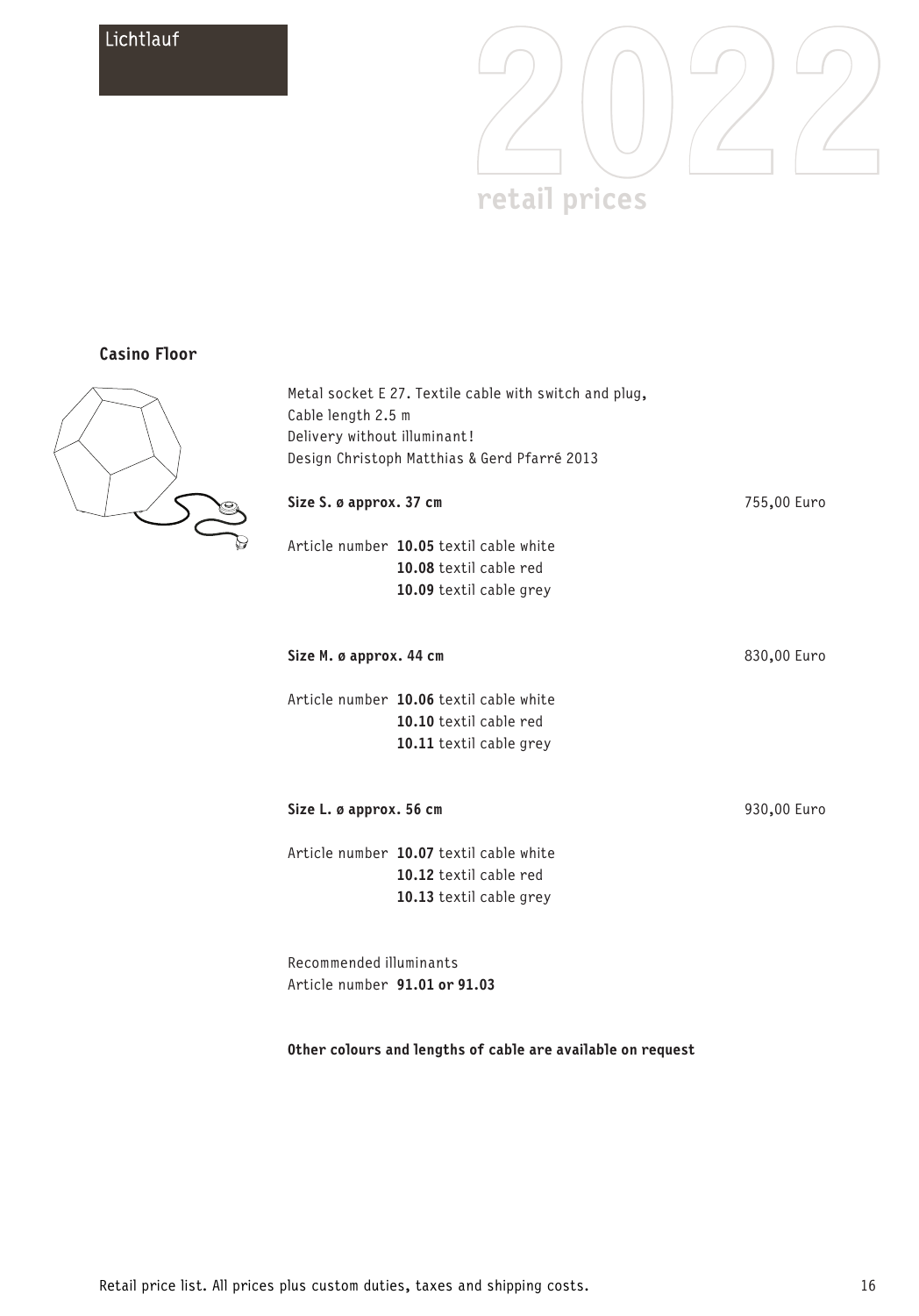

## **Lichtenfest floor lamp**



| Sheet aluminium with leaf gilded surface by hand or coated<br>with matt colours<br>Diameter approx. 60 cm, height approx. 1.80 cm<br>Delivery contents LED retrofit illuminant,<br>Ceramic Socket E 27. Colour of cable transparent<br>Cable with switch and plug, cable length 2.5 m<br>Design Christoph Matthias & Team Lichtlauf 2012 |               |
|------------------------------------------------------------------------------------------------------------------------------------------------------------------------------------------------------------------------------------------------------------------------------------------------------------------------------------------|---------------|
| Colour matt white<br>Article number 01.19                                                                                                                                                                                                                                                                                                | 3.655,00 Euro |
| <b>Composition gold</b><br>Article number 01.20                                                                                                                                                                                                                                                                                          | 4.540,00 Euro |
| Silver<br>Article number 01.21                                                                                                                                                                                                                                                                                                           | 4.370,00 Euro |
| Copper<br>Article number 01.22                                                                                                                                                                                                                                                                                                           | 4.300,00 Euro |

**Special sizes and colours of Lichtenfest are available The surfaces can be leaf gilded in gold or palladium on request as well**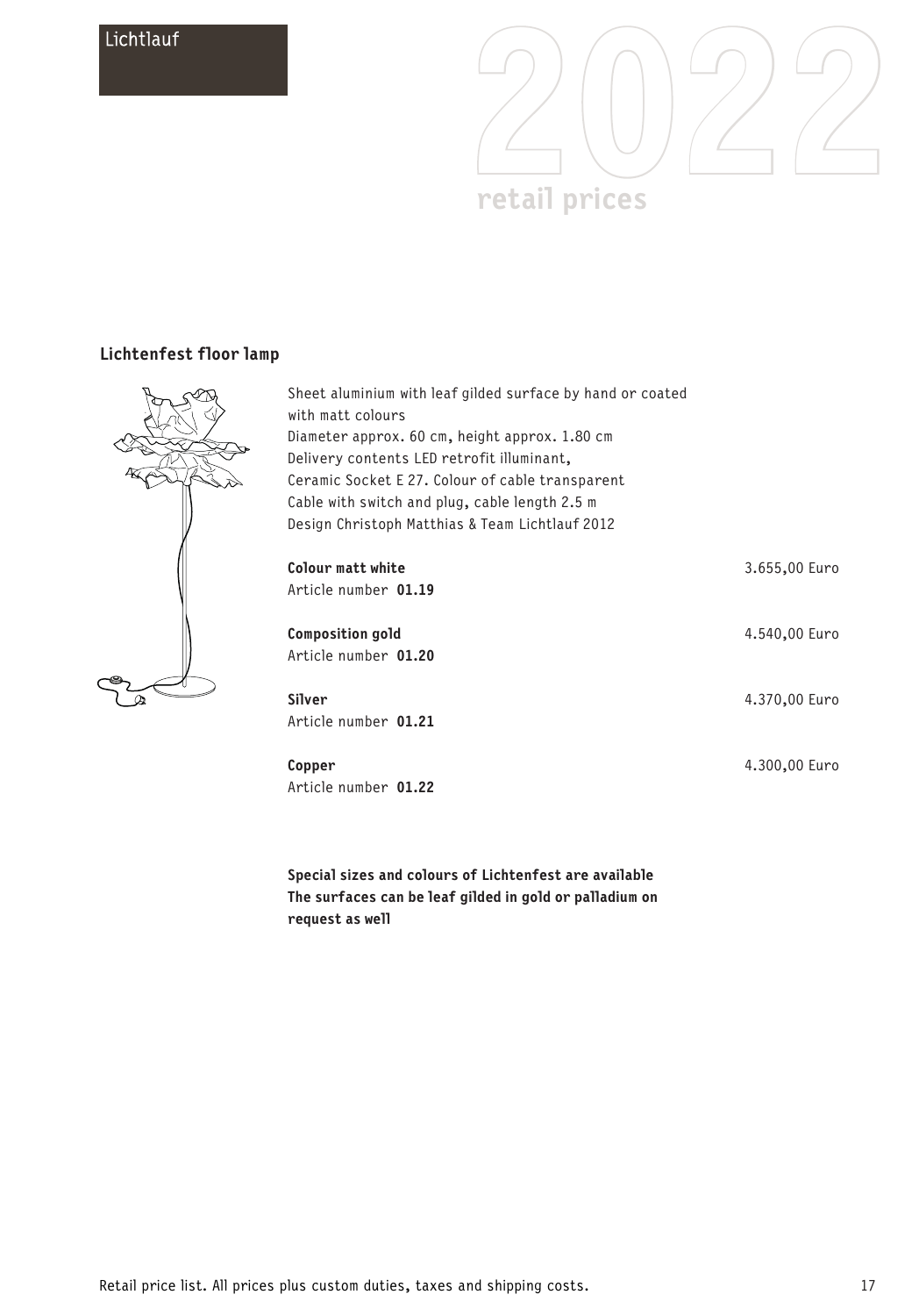

### **Babel**



Manufactured by selective laser sintering. Socket GU10, Colour of cable transparent Cable length 2 m, cable with switch and plug Dimension 62.5 x 19.5 cm Delivery contents LED retrofit illuminant! Design Christoph Matthias 2009

820,00 Euro

Article number **03.00**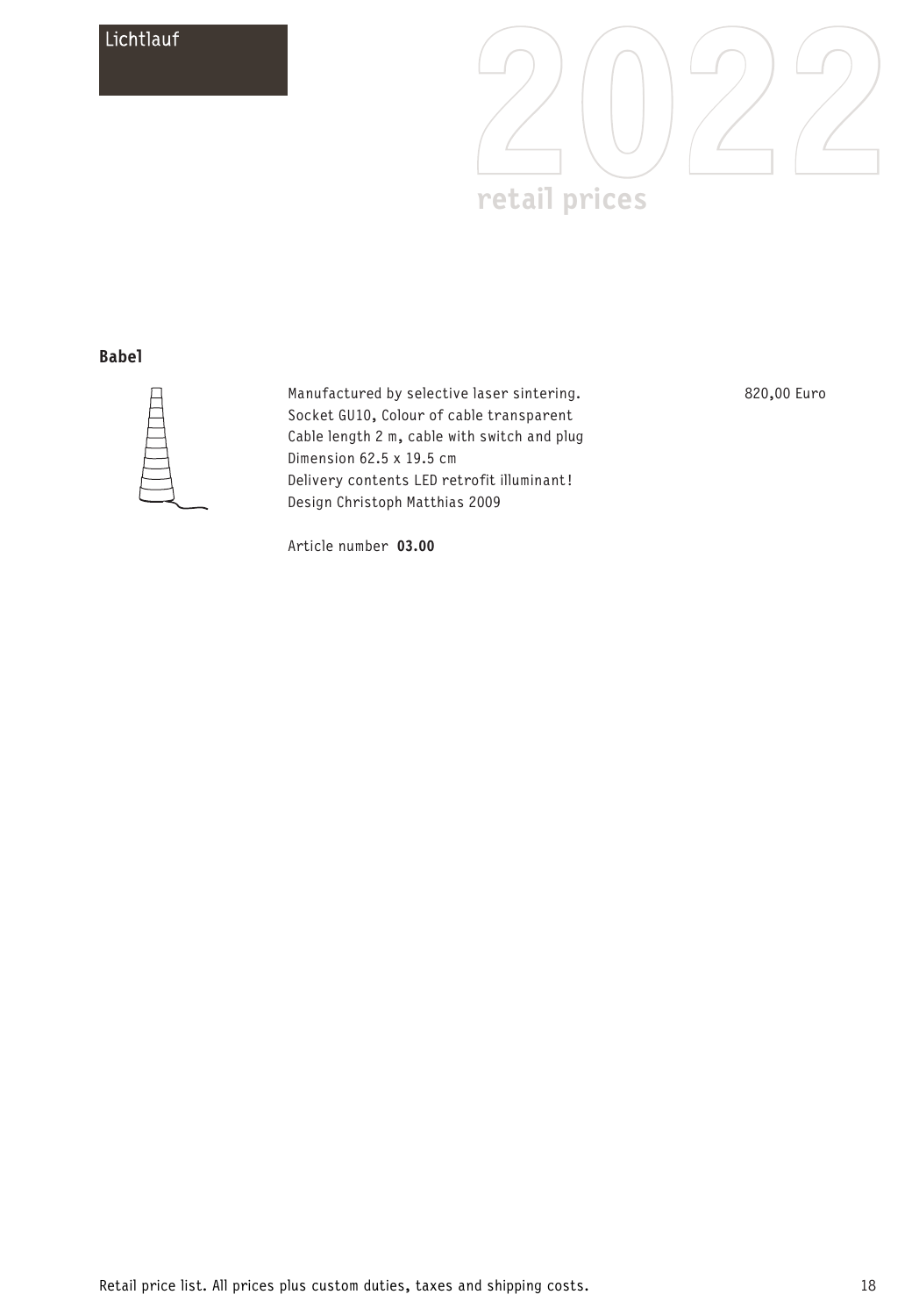

### **MunichReeds outdoor**



LED, approx. 3 W, light colour warm white or amber, LED integrated, IP67 12 Reeds". Formed by hand. Each piece is unique. Including installation box with control gear Dimension 14 x 14 x approx. 140 cm Design Gerd Pfarré, Christoph Matthias & Team Lichtlauf 2015

**Light colour white** Article number **13.01**

**Light colour amber** Article number **13.02** 945,00 Euro

945,00 Euro

830,00 Euro

830,00 Euro

### **Telled**



3 x LED, in total approx. 10 W, Ra 90 warm white, 3000 K, integrated, IP54 including installation box with control gear Dimension ø 21 x 3,2 cm, height 60 or 100 cm Design Christoph Matthias 2015

**Height 60 cm** Article number **12.01**

**Height 100 cm** Article number **12.02**

#### **Plate colour: Black, red or corten steel**

**Please tell us your desired plate colour at your order.**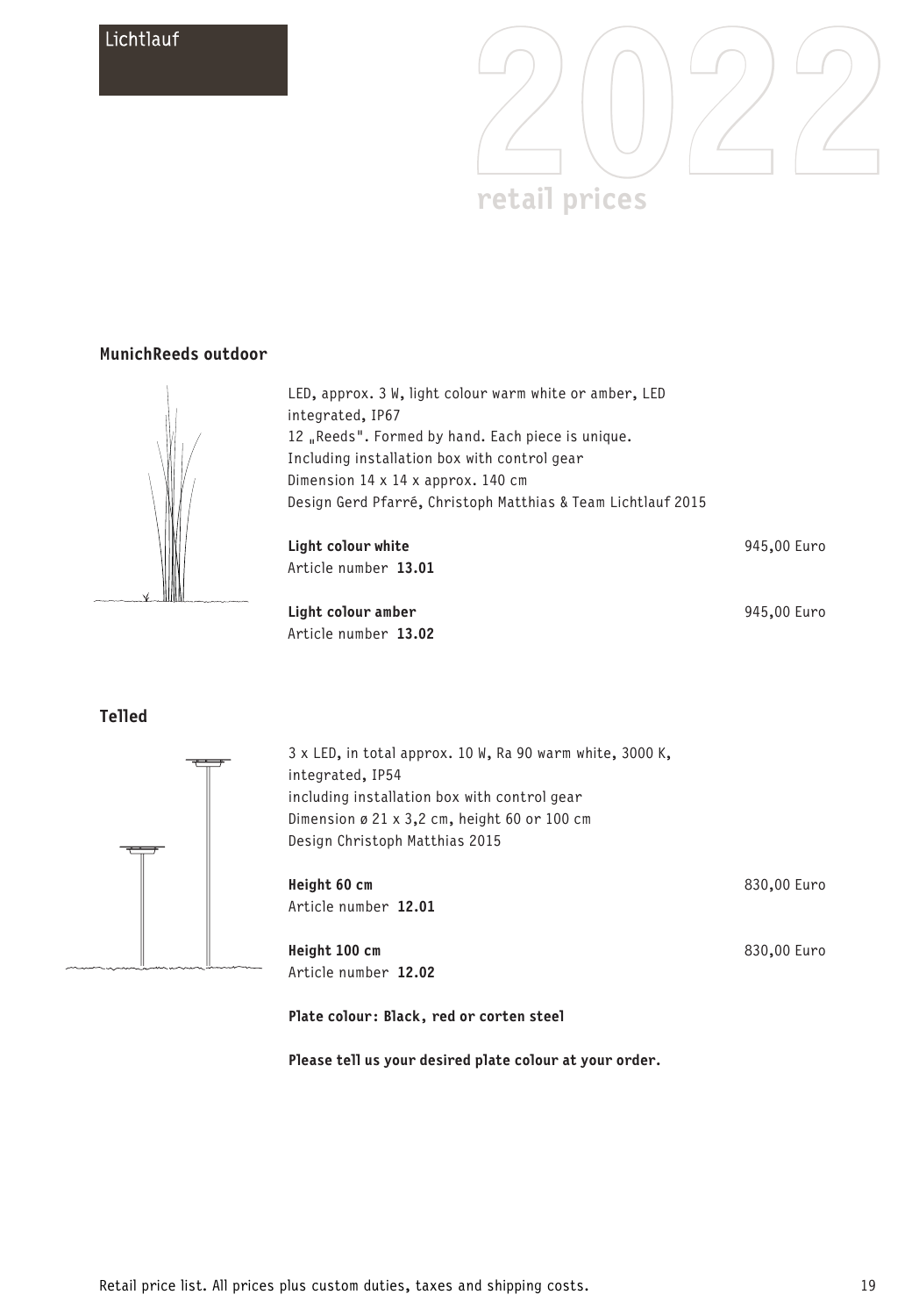

## **Illuminants**



| Ledon LED-Lamp A66 10W E27 Dual Color work | 25,00 Euro |
|--------------------------------------------|------------|
| 230 V $\land$ 50 Hz                        |            |
| Dual Color – Switch your light colour with |            |
| your light switch (4000 K and 2700 K)      |            |
| Dimmable in both light colours             |            |
| Luminous flux: 800 lumens                  |            |
| Only 10 Watt energy consumption            |            |
| Replaces 60 Watts incandescent lamps       |            |
| energy efficiency class A+                 |            |
| Ra 80                                      |            |
|                                            |            |
| Article number 91.01                       |            |

| Ledon LED-Lamp A66 12, 5W E27, dimmable |
|-----------------------------------------|
| 230 V $\land$ 50 Hz                     |
| 2700K, Luminous Flux of 1050 Lumen      |
| Only 12.5 Watt energy consumption       |
| energy efficiency class A+              |
| Ra 90                                   |

Article number **91.03**

21,00 Euro